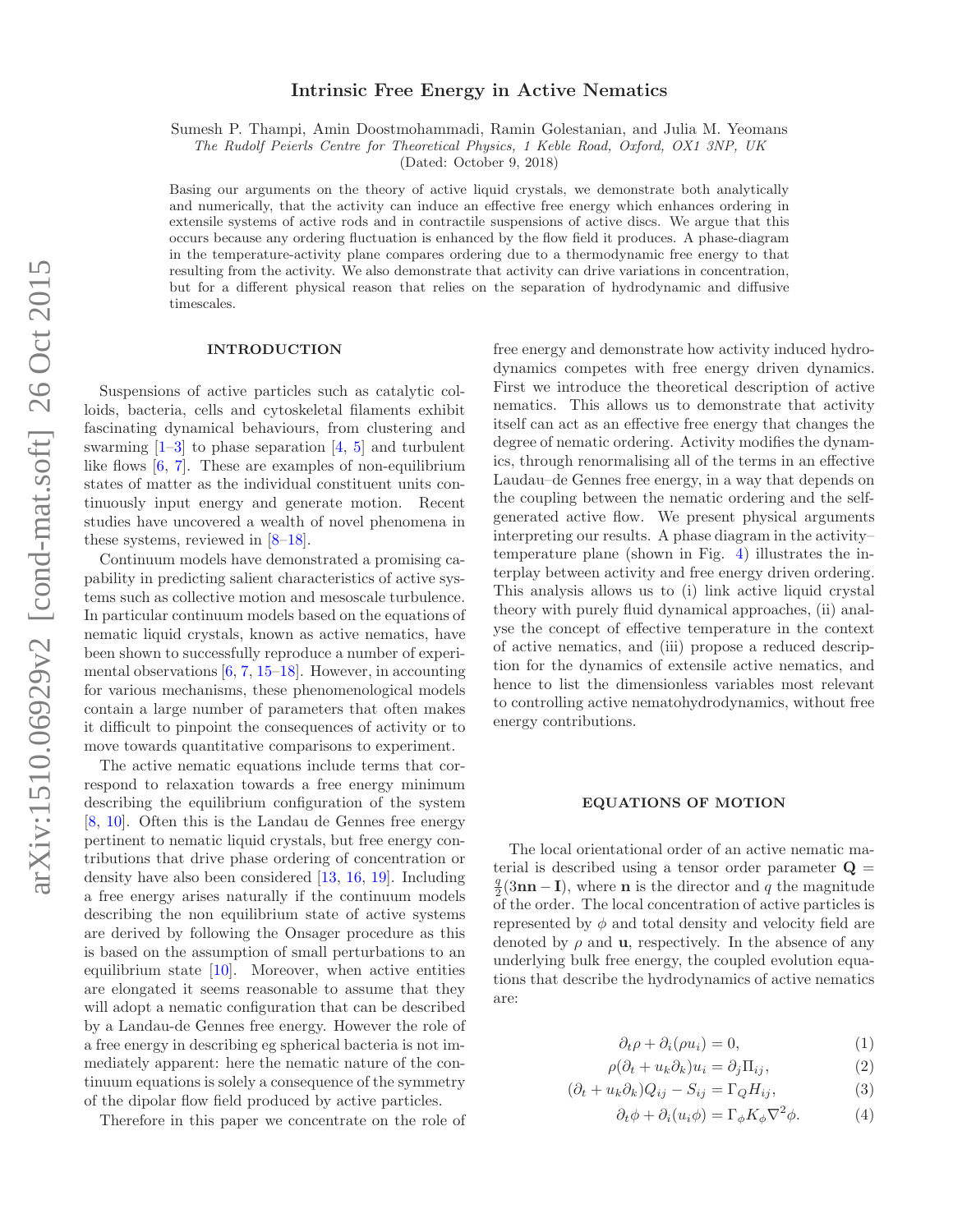The generalised advection term in Eq. 3,

$$
S_{ij} = (\lambda E_{ik} + \Omega_{ik})(Q_{kj} + \frac{\delta_{kj}}{3}) + (Q_{ik} + \frac{\delta_{ik}}{3})
$$

$$
(\lambda E_{kj} - \Omega_{kj}) - 2\lambda (Q_{ij} + \frac{\delta_{ij}}{3})(Q_{kl}\partial_k u_l), \qquad (5)
$$

describes the response of Q to velocity gradients. Here,  $E_{ii} = (\partial_i u_i + \partial_i u_i)/2$  is the strain rate tensor and  $\Omega_{ij} = (\partial_j u_i - \partial_i u_j)/2$  is the vorticity tensor. The alignment parameter  $\lambda$  determines the collective response of active particles to a velocity gradient. Comparison to the Leslie-Ericksen formulation of nematic liquid crystals indicates that particles align (tumble) if  $\lambda_1 > 1$  ( $\lambda_1 < 1$ ) where  $\lambda_1 = (3q+4)\lambda/9q$ . This parameter also takes into account the shape of the particles:  $\lambda > 0$  and  $\lambda < 0$  correspond to rod-like and plate-like particles respectively [20–22]. We denote the rotational diffusion coefficient of the orientation field as  $\Gamma_Q$  and the molecular field  $H_{ij} = K_Q \nabla^2 Q_{ij}$  where  $K_Q$  is an elastic constant.  $\Gamma_{\phi}$ is the diffusivity of the concentration field and  $K_{\phi}$  is related to the energy attributed to gradients in  $\phi$ . Note in particular that the governing equations do not assume the presence of any underlying bulk free energy.

The standard, passive liquid crystal contributions to the stress are the viscous stress,  $\Pi_{ij}^{viscous} = 2\eta E_{ij}$ , and the elastic stress,

$$
\Pi_{ij}^{passive} = -P\delta_{ij} + 2\lambda(Q_{ij} + \delta_{ij}/3)(Q_{kl}H_{lk})
$$
  
-  $\lambda H_{ik}(Q_{kj} + \delta_{kj}/3) - \lambda(Q_{ik} + \delta_{ik}/3)H_{kj}$   
-  $K\partial_i Q_{kl}\partial_j Q_{kl} + Q_{ik}H_{kj} - H_{ik}Q_{kj},$  (6)

where  $\eta$  is the viscosity and  $P - \frac{K_Q}{2} (\partial_k Q_{ij})^2$  is the modified pressure. The active contribution to the stress is a consequence of the dipolar nature of the forces exerted by active particles,  $\Pi_{ij}^{active} = -\zeta \phi Q_{ij}$  [23]. Thus, any gradient in Q generates a flow field of strength that depends on the concentration  $\phi$  and the activity coefficient,  $\zeta$  with  $\zeta > 0$  for extensile and  $\zeta < 0$  for contractile systems.

The equations of active nematohydrodynamics (Eqs. 1–4) are solved using a hybrid lattice Boltzmann method [24]. The parameters used in the simulations are  $\Gamma_Q = 0.34, \Gamma_{\phi} = 1, K_Q = 0.01, K_{\phi} = 1, \zeta = 0.01$ and  $\mu = 2/3$ , in lattice units, unless mentioned otherwise. Simulations were performed in a two-dimensional domain of size  $100 \times 100$  for Fig. 1,  $200 \times 200$  for Fig. 2 and  $400 \times 400$  elsewhere.

## ACTIVITY-INDUCED ORDERING AND PHASE SEPARATION

We first present results for the dynamic behaviour of an extensile active nematic. The simulations were started with zero order and uniform concentration in the entire system. Fig.  $1(a)$  shows that, despite the lack of an ordering free energy, the system forms local nematic domains.



FIG. 1. Walls in the director field obtained by solving the active nematohydrodynamic equations with zero bulk free energy. The system size is  $100\times100$ . (a) Director field; the colour shading is the magnitude of the orientational order parameter. (b) Corresponding concentration field,  $\delta \phi = \phi - \phi^*$ with  $\phi^* = 0$ . (c), (d) Similar frames at a later time showing the switching behaviour of the walls.

These are separated by walls, lines of strong distortions in the director field, which are created because the uniform active nematic state is unstable to the flow fields induced by any fluctuation in the nematic order. Panel (b) of Fig. 1 indicates that the concentration is slightly lower at the walls where the magnitude of the nematic order parameter is lower. The walls are unstable, they periodically deform, break up and change their orientation to re-form in a new configuration that is perpendicular to the previous configuration as shown in panels (c) and (d). This dynamics has been reported earlier as one characteristic feature of active nematics [13, 25]. The difference here is that we show that the behaviour persists even in the absence of any ordering free energy.

The band dynamics depicted in Fig. 1 is, however, a finite size effect. We find a transition to a turbulent state at higher activities and larger domain sizes (Fig.  $2(a)$ ), as reported earlier [25]. As evident from Fig. 2, in a domain twice as large as that in Fig. 1, pairs of oppositely charged topological defects form at the walls. These move apart, driven by flow and elastic forces. When a pair of oppositely charged defects meet, they annihilate restoring nematic regions which can then undergo further insta-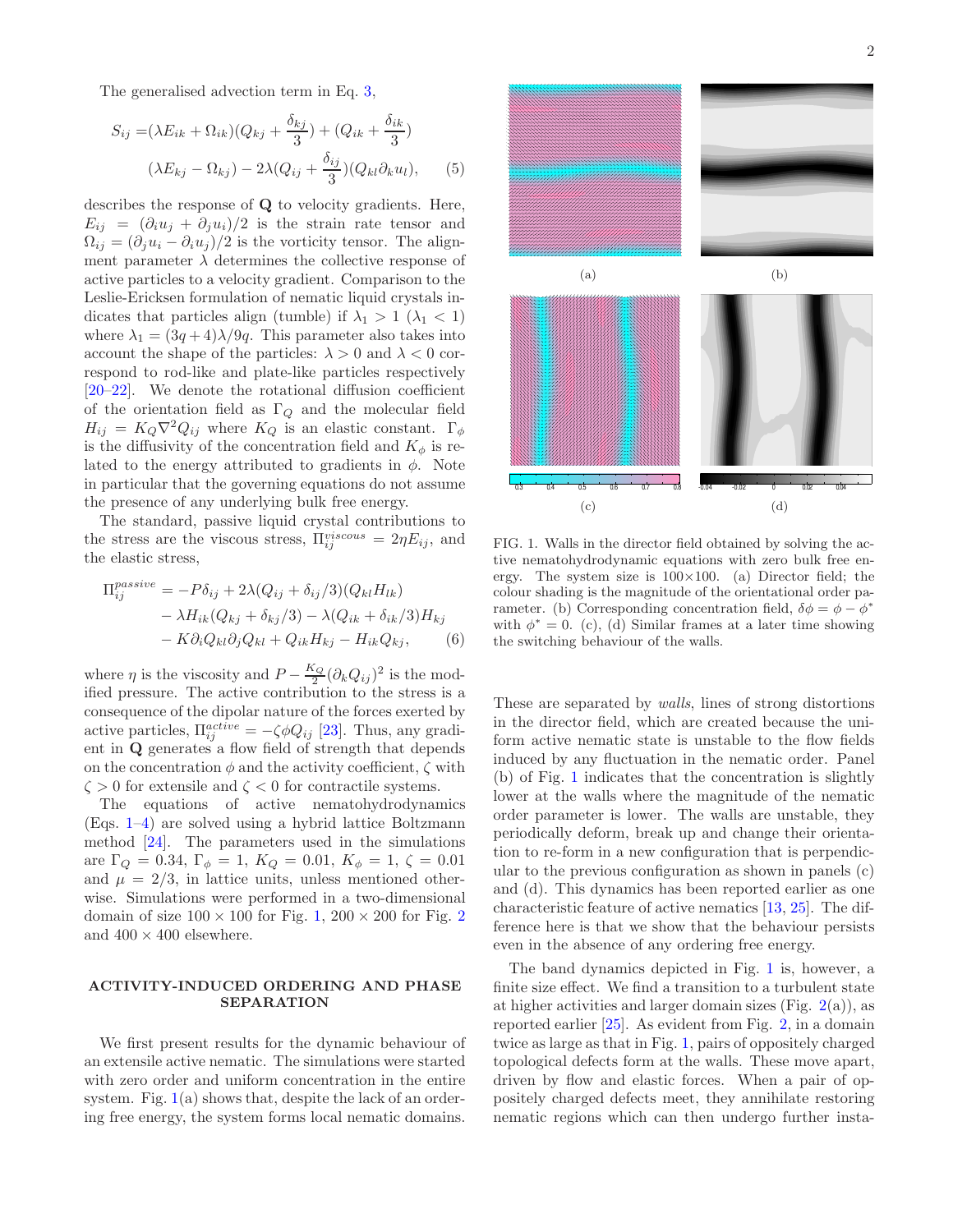

FIG. 2. Active turbulence obtained by solving the active nematohydrodynamic equations with zero bulk free energy. The system size is  $200\times200$ . (a) Turbulent-like flow field. Continuous lines are stream lines and colour shading shows the vorticity normalised by its maximum value. (Blue, clockwise; red, anticlockwise.) (b) Director field, colour shading shows the magnitude of the order parameter. Red and blue dots respectively represent the  $\pm \frac{1}{2}$  topological defects. (c) Corresponding concentration field. Only the left bottom quarter of panels (a) and (c) is shown in panel (b).

bilities. The resulting chaotic dynamics, now observed in several experiments and simulations, has been termed active turbulence  $[6, 7, 15-18, 26-29]$ . Fig. 2(c) shows that the concentration field correlates with the nematic order in the active turbulent state, with lower concentration values corresponding to a lower value of the nematic order parameter.

Thus we have demonstrated numerically that the active nematohydrodynamic equations  $(1)$ – $(4)$  produce characteristic features of active dynamics even in the absence of an underlying bulk free energy. Activity has played two distinct roles here: (i) generating activityinduced nematic ordering and (ii) generating concentration gradients. We consider each in turn.

#### NEMATIC ORDERING

We now give analytical arguments to motivate the activity-induced nematic ordering. To do this, we neglect (i) the fluid inertia, which is negligible on the length scales of bacterial suspensions and cytoskeletal filaments, (ii) the elastic stress which generates back flow (in our simulations, the flow due to elastic stress is one to two orders of magnitude smaller than that due to activity), and (iii) any pressure gradients. Thus we may balance the viscous stress with the active stress and write the approximate local equation

$$
2\eta E_{ij} \approx \zeta \phi Q_{ij}.\tag{7}
$$

Considering this as an equality and simplifying the generalised co-rotational term the Eq. (3) becomes

$$
(\partial_t + u_k \partial_k) Q_{ij} - \Omega_{ik} Q_{kj} + Q_{ik} \Omega_{kj} = \Gamma_Q H_{ij}, \qquad (8)
$$

where

$$
H_{ij} = K_Q \nabla^2 Q_{ij} + \frac{\lambda \zeta}{3\eta} \phi Q_{ij}
$$
  
+  $\frac{\lambda \zeta}{\eta} \phi \left[ Q_{ik} Q_{kj} - Q_{pq} Q_{qp} \frac{\delta_{ij}}{3} \right] - \frac{\lambda \zeta}{\eta} \phi Q_{ij} Q_{pq} Q_{qp}.$  (9)

The new terms that appear in the molecular potential correspond exactly to an effective Landau-deGennes free energy [30]

$$
\mathcal{F}_A = \frac{\lambda \zeta}{6\eta \Gamma_Q} \phi Q_{ij} Q_{ji}
$$
  
 
$$
- \frac{\lambda \zeta}{3\eta \Gamma_Q} \phi Q_{ij} Q_{jk} Q_{ki} + \frac{\lambda \zeta}{4\eta \Gamma_Q} \phi (Q_{ij} Q_{ji})^2.
$$
 (10)

Thus the active stress results in effective free energy terms, proportional to the alignment parameter  $\lambda$  and the strength of the activity  $\zeta$ . These will change the magnitude of local nematic ordering.

We now provide the physical interpretation for this renormalisation of the free energy (Fig. 3). A rod ( $\lambda > 0$ ) attains a stable position in an extensional flow when it is aligned along the extensional axis. Starting from an isotropic configuration of elongated particles (Fig.  $3(a)$ ) consider a fluctuation that induces a small ordering, along a given direction. If the particles are active they generate dipolar flow fields, which enhance the instantaneous order for an extensile system or destabilise it in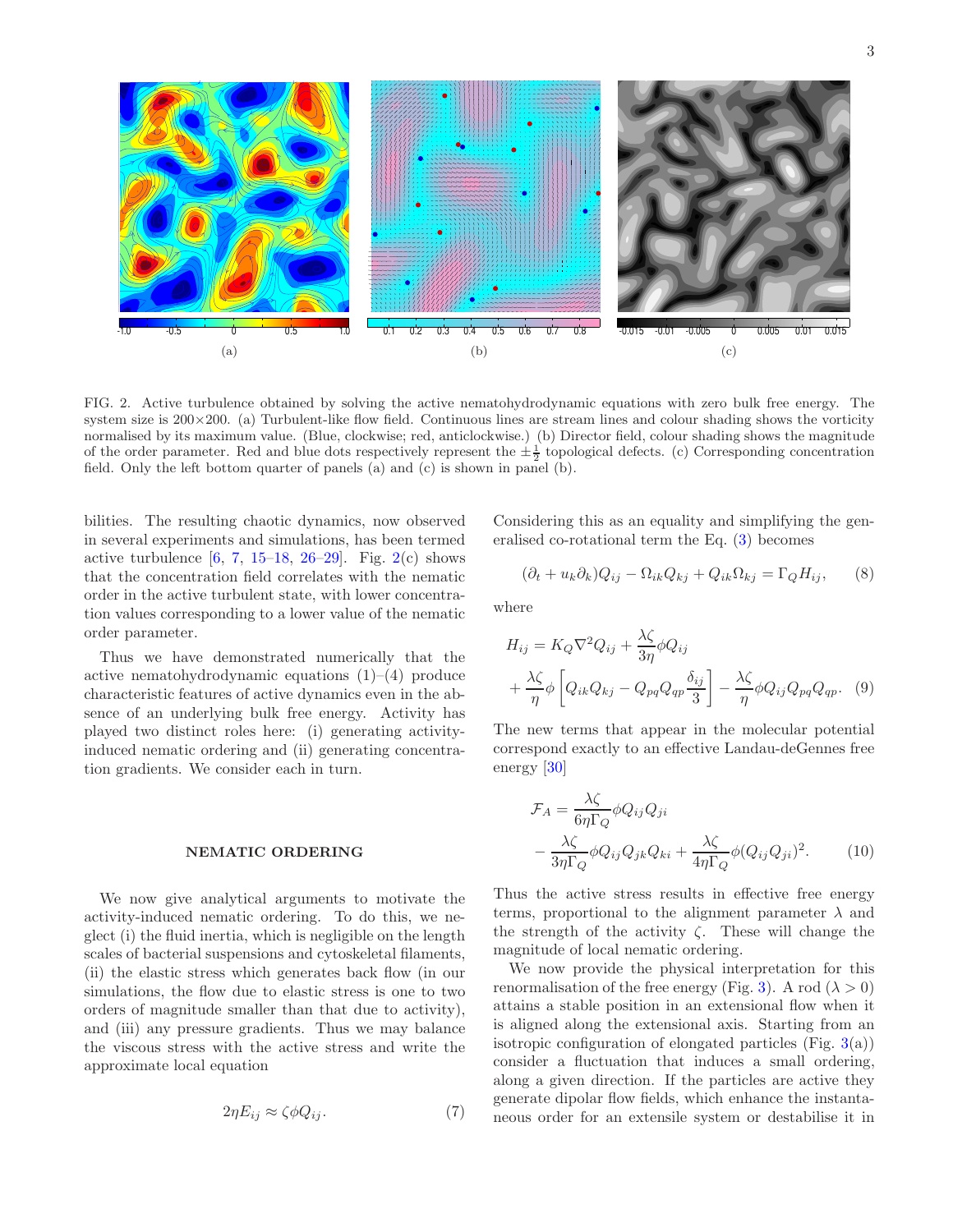

FIG. 3. (a) In an isotropic configuration of rod like particles (dashed lines), fluctuations may induce local, temporary ordering (continuous lines). (b) Extensile particles generate flows with extensional axis along the instantaneous orientation which stabilises this ordering. (c) Contractile particles generate flows with compressional axis along the instantaneous orientation, which destabilises the ordering.

the contractile case. Thus the response of the Q tensor to the extensional part of the flow generates an effective molecular potential and, in extensile systems, the hydrodynamics acts as an effective force favouring the alignment of the active rods. For plate-like particles,  $\lambda$  < 0, however, the stable position is along the compressional axis with plate orientation defined normal to the plate. Therefore now it is the contractile stress that favours ordering. Since these mechanisms depend only on the extensional part of the flow field, they hold for both aligning and tumbling particles.

These arguments agree with the dependence of the effective free energy terms in Eq. (10) on the product  $\lambda \zeta$ . Simulations showed, as expected, that for  $\lambda \zeta < 0$ , a system initialised in the isotropic state with zero bulk free energy remained in this state, whereas for a system with  $\lambda \zeta > 0$  we observed active turbulence (Fig. 2).

The nematically ordered regions in active systems are known to be hydrodynamically unstable [10, 23]. This is again a consequence of the response of the active particles to self-generated flow fields. While we have argued that the extensional part of the active flow (that is proportional to  $\lambda$  in  $S_{ij}$  can enhance orientational ordering, the vortical part of the active flow plays the major role in destabilising the nematic state [22, 31]. Understanding active turbulence as a competition between these two mechanisms warrants further investigation.

We now add the usual thermodynamic, Landau de Gennes free energy terms

$$
\mathcal{F}_{\mathcal{TD}} = \frac{A_0(T - T^*)}{2} Q_{ij} Q_{ji} + \frac{B}{3} Q_{ij} Q_{jk} Q_{ki} + \frac{C}{4} (Q_{ij} Q_{ji})^2
$$

into the equations of motion where they appear as an additional term in the molecular field  $H_{ij}$ .  $T_{IN} = T^*$  +  $\frac{B^2}{27A_0C}$  is the isotropic-nematic transition temperature in the passive liquid crystal. Restricting ourselves to systems which have a uniform concentration ( $\phi = constant$ ) we capture the competition between the free energyinduced and activity-induced ordering by measuring the



FIG. 4. Average value of the magnitude of the order parameter,  $\langle q \rangle$ , in a plane spanned by normalised temperature and activity for rod like particles  $(\lambda = 0.7)$ .



FIG. 5. Activity,  $\zeta$ , dependence of (a) the velocity correlation functions, (b) the order parameter correlation function at  $T<\,$  $T_{\text{IN}}$  (dashed lines),  $T > T_{\text{IN}}$  (continuous lines).

average magnitude of order parameter  $\langle q \rangle$ , independently changing T and  $\zeta$  in the simulations (Fig. 4.)

First consider extensile systems. Below  $T_{IN}$ ,  $\langle q \rangle$  increases with  $\zeta$  due to activity induced ordering. The effective isotropic-nematic transition temperature  $T_{IN}(\zeta)$ increases approximately linearly with  $\zeta$ . In contractile systems, however, activity destroys nematic ordering. Thus  $\langle q \rangle = 0$  even below  $T = T_{IN}$ . This disordering is very small and cannot be seen clearly in Fig. 4 but the reduction in  $\langle q \rangle$  with increased contractile activity is clear.

To understand the role of intrinsic free energy in determining the characteristic length scales of the active turbulence state we measured the velocity correlation functions  $C_{vv}(R) = \langle \mathbf{v}(R) \cdot \mathbf{v}(0) \rangle / \langle \mathbf{v}(0)^2 \rangle$ and order parameter correlation functions  $C_{QQ}(R)$  =  $\left(\langle{\bf Q}(R) {\bf :} {\bf Q}(0) \rangle - \langle{\bf Q}(\infty) {\bf :} {\bf Q}(0) \rangle\right) / \left(\langle{\bf Q}(0)^2\rangle - \langle{\bf Q}(\infty) {\bf :} {\bf Q}(0) \rangle\right),$ at two different temperatures  $T < T_{\text{IN}}$  (Fig. 5: dashed lines) and  $T > T_{\text{IN}}$  (Fig. 5: continuous lines). Deep in the nematic phase we find only weak dependence of velocity and order parameter correlation functions consistent with previous investigations [7, 15, 17, 18, 24, 32]. However, near  $T_{IN}$ , change in activity changes the degree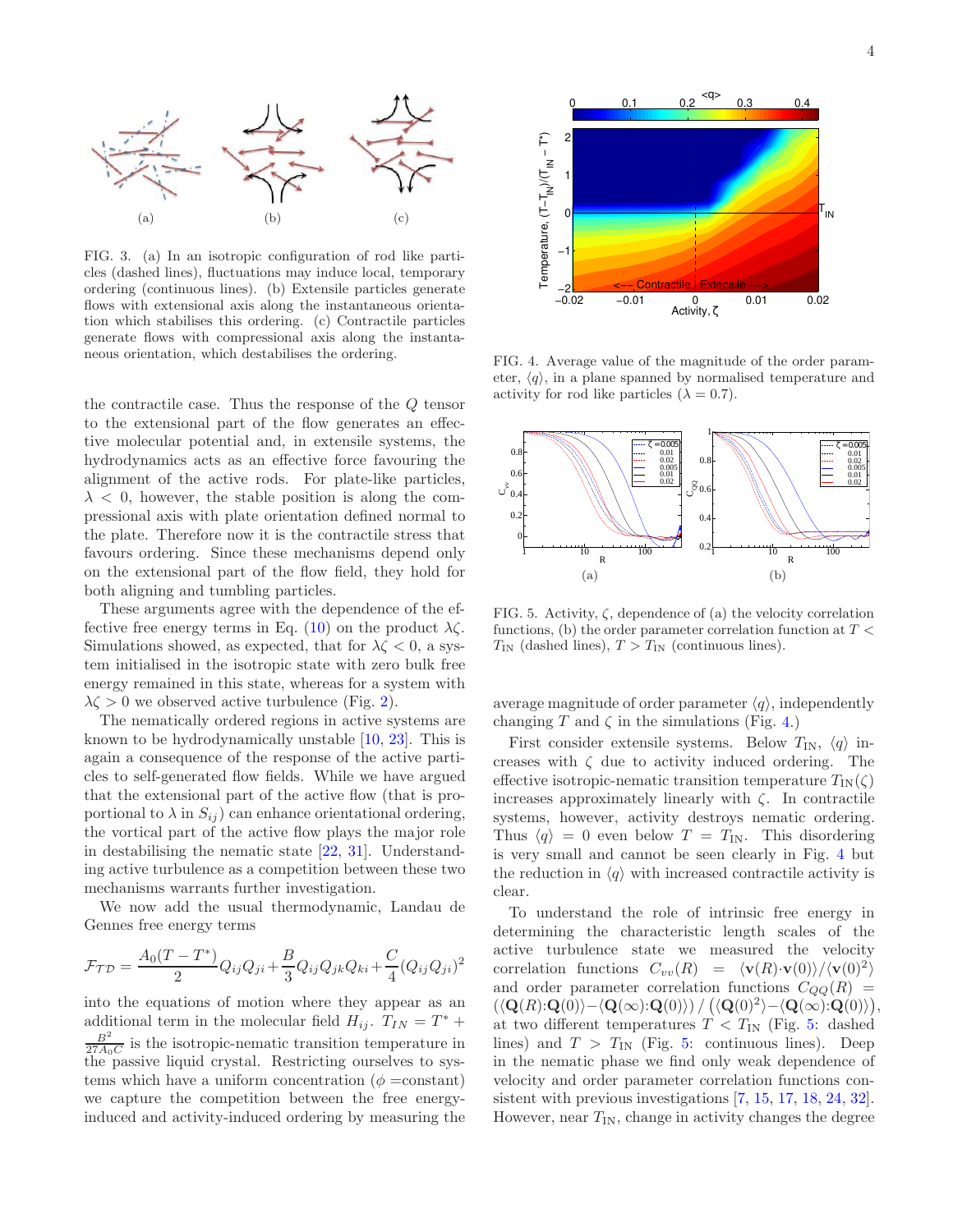of nematic ordering and in response, all characteristics of the turbulent field show a stronger dependence on activity. This qualitatively different behaviour might help to establish the role of activity driven ordering in experiments.

### CONCENTRATION SEGREGATION

In the context of dry active systems (no hydrodynamics) it is customary to add an active current to the Cahn-Hilliard equation,  $\zeta_{\phi} \nabla \cdot Q$ , where  $\zeta_{\phi}$  is a constant [10, 33]. This accounts for the curvature in the nematic order inducing a local polarity, and produces phase separation [34, 35]. We obtain concentration ordering without the addition of this term or any free energy terms.

We have seen that active forces set up large scale flows. Advection of concentration by these flow fields is the only source term in Eq. 4 and this generates concentration ordering as seen in Fig. 2. For gradients to form the time scale of the active forcing,  $\tau_{\zeta} = \eta/\zeta$ , must be smaller than the relaxation times of the nematic order,  $\tau_Q$  =  $L^2/\Gamma_Q K_Q$ , and concentration,  $\tau_{\phi} = L^2/\Gamma_{\phi} K_{\phi}$  [13].

#### DISCUSSION

To summarise, we demonstrate that, even in the absence of free energy contributions, activity-induced flow results in nematic ordering and concentration segregation in active nematics. We show that the active contribution to the hydrodynamics in systems of active rods can be written as an effective molecular field of Landau-de Gennes form. This is different to the active term in the free energy that was proposed in the generalised forceflux relations of active gels [10, 36]. Our results also have consequences in various aspects of active systems and we conclude by discussing these:

Link with fluid dynamical approaches: Numerical simulations and linear stability analysis of suspensions of extensile microswimmers (pushers) have shown that the isotropic state is unstable to fluctuations which drive the system into an ordered state [37–39]. This instability was not observed in case of contractile microswimmers (pullers) with dipolar hydrodynamic interactions although incorporating steric effects has been shown to result in local order [40–43]. The physical mechanism elucidated here naturally explains these results, and provides a link between active liquid crystal theory and the fluid mechanical framework used to describe swimmer suspensions. It is interesting to note that segregation in the concentration of active extensile particles has been seen in numerical simulations [38]. However, a linear stability analysis for isotropic suspensions did not predict any concentration segregation, which indicated the

Effective temperature: Despite the complex nonequilibrium behaviour, it is possible to find an effective equilibrium description for some aspects of active systems, such as ordering and condensation transitions [44]. A particularly appealing concept of effective temperature has been suggested as a possible way to represent the (kinetic) strength of the activity of particles [45], and its generic applicability has been recently examined [46]. The representation of activity as an enhanced effective temperature can be rigourously derived for dilute suspensions of active particles provided they do not have any tendency towards orientational ordering [47]. However this does not apply to swimming bacteria due to the asymmetry in their shapes and the flow fields they generate. Moreover, even spherical Janus particles with catalytic self-propulsion have been recently shown to have asymmetric velocity profiles due to closed proton current loops near their catalytic cap [48, 49] that could lead to a net extensile flow field [50].

Recall the phase diagram (Fig. 4) that demarcates the equilibrium vs non-equilibrium forces in active nematics and the asymmetry in the behaviour of extensile and contractile systems with  $\zeta$ . This highlights the fact that positional and orientational degrees of freedom respond differently to the active stress: the flow–induced enhanced diffusion is proportional to  $\zeta^2$ , whereas the orientational response is predominantly proportional to  $\zeta$  and differs for extensile and contractile systems. Therefore, our results suggest that all consequences of activity cannot be represented by a single effective temperature when the active elements are asymmetric, which is most commonly the case in active matter. Therefore our analysis cautions against the emerging idea of interpreting activity as an effective temperature in describing the dynamics of active systems.

Reduced description: Our analysis leads to a system of equations that are independent of widely used, but somewhat arbitrary, material parameters in the free energy. To obtain a minimal set of dimensionless variables we note that our numerical simulations show that  $\Pi^{passive}$ does not change the qualitative behaviour shown by active nematics and can be dropped. We choose two length scales,  $L, L<sub>D</sub>$  as the characteristic length scales for flow and diffusion, and  $U$  as the characteristic velocity to nondimensionalise the equations. Thus, along with the equation of continuity  $(Eq. 1)$ , we have

$$
Re(\partial_t + u_k \partial_k)u_i = \partial_j(-P\delta_{ij} + 2E_{ij} - Z\phi Q_{ij}),
$$
\n(11)

$$
(\partial_t + u_k \partial_k) Q_{ij} - S_{ij} = P e_Q^{-1} \nabla^2 Q_{ij}, \qquad (12)
$$

$$
\partial_t \phi + \partial_i (u_i \phi) = P e_{\phi}^{-1} \nabla^2 \phi.
$$
 (13)

where the Reynolds number  $Re = \frac{L U \rho}{\eta}$  describes the ratio